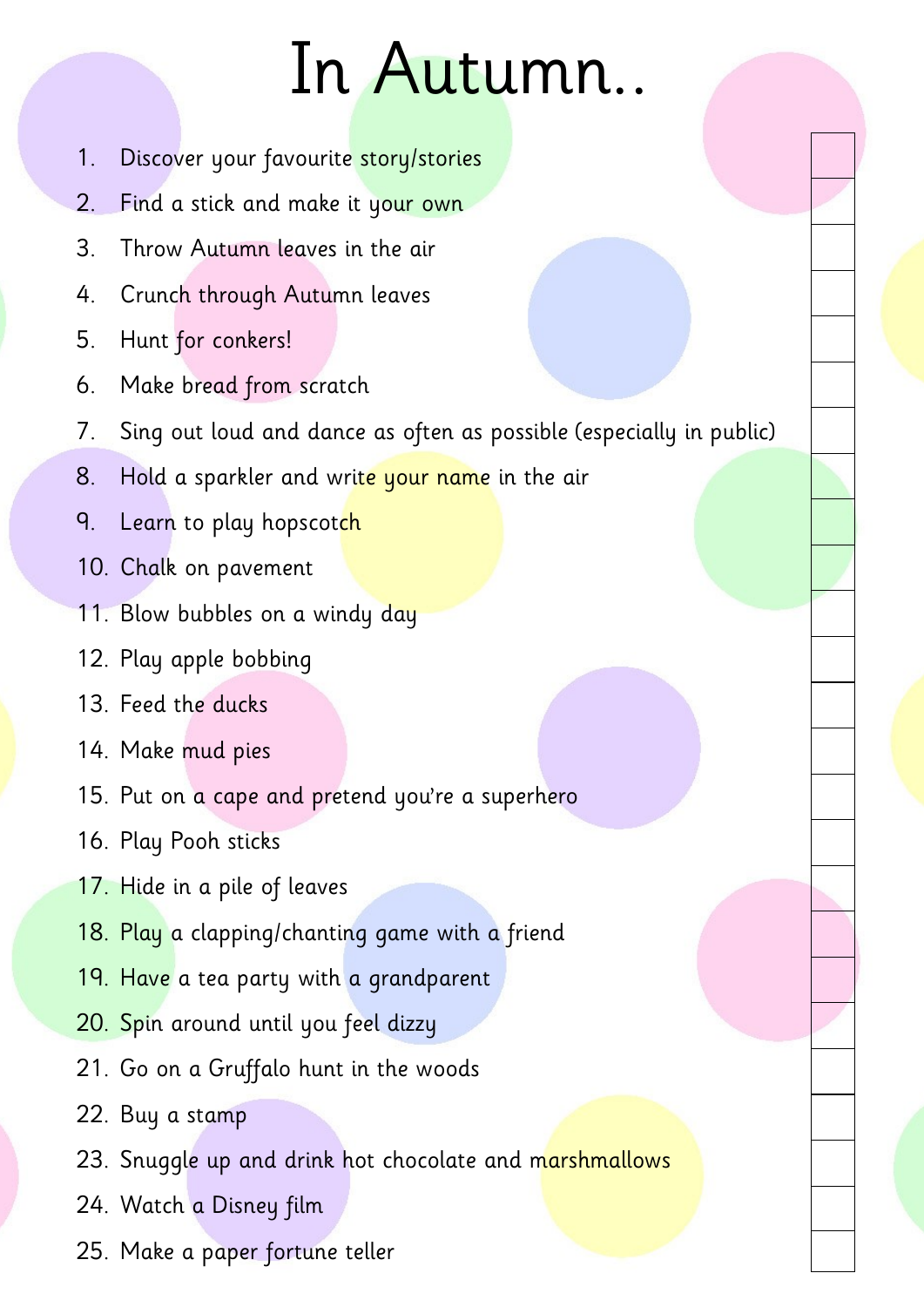## In Winter..

- 26. Build an indoor den under a table
- 27. Have a picnic indoors
- 28. Play party games like pass the parcel
- 29. Do the Hokey Cokey
- 30. Have a tea party for your toys
- 31. Jump on your bed
- 32. Pretend to conduct your own orchestra
- 33. Smash ice with a stick outdoors
- 34. Post a card to a family friend
- 35. Go to a pantomime
- 36. Go for a ride on a train (a steam train is even better)
- 37. Make bird feeders and place them around your garden
- 38. Catch a snowflake on your tongue
- 39. Make a snow angel
- 40. Write your name in the frost
- 41. Take part in a show
- 42. Visit a museum with dinosaur skeletons and fossils
- 43. Play Jack in the Box in a large cardboard box
- 44. Eat at a restaurant (not a fast food one)
- 45. Eat too much party food!
- 46. Visit a old person and make them happy
- 47. Sing jingle bells on repeat!
- 48. Wrap a present
- 49. Make mince pies
- 50. Visit Father Christmas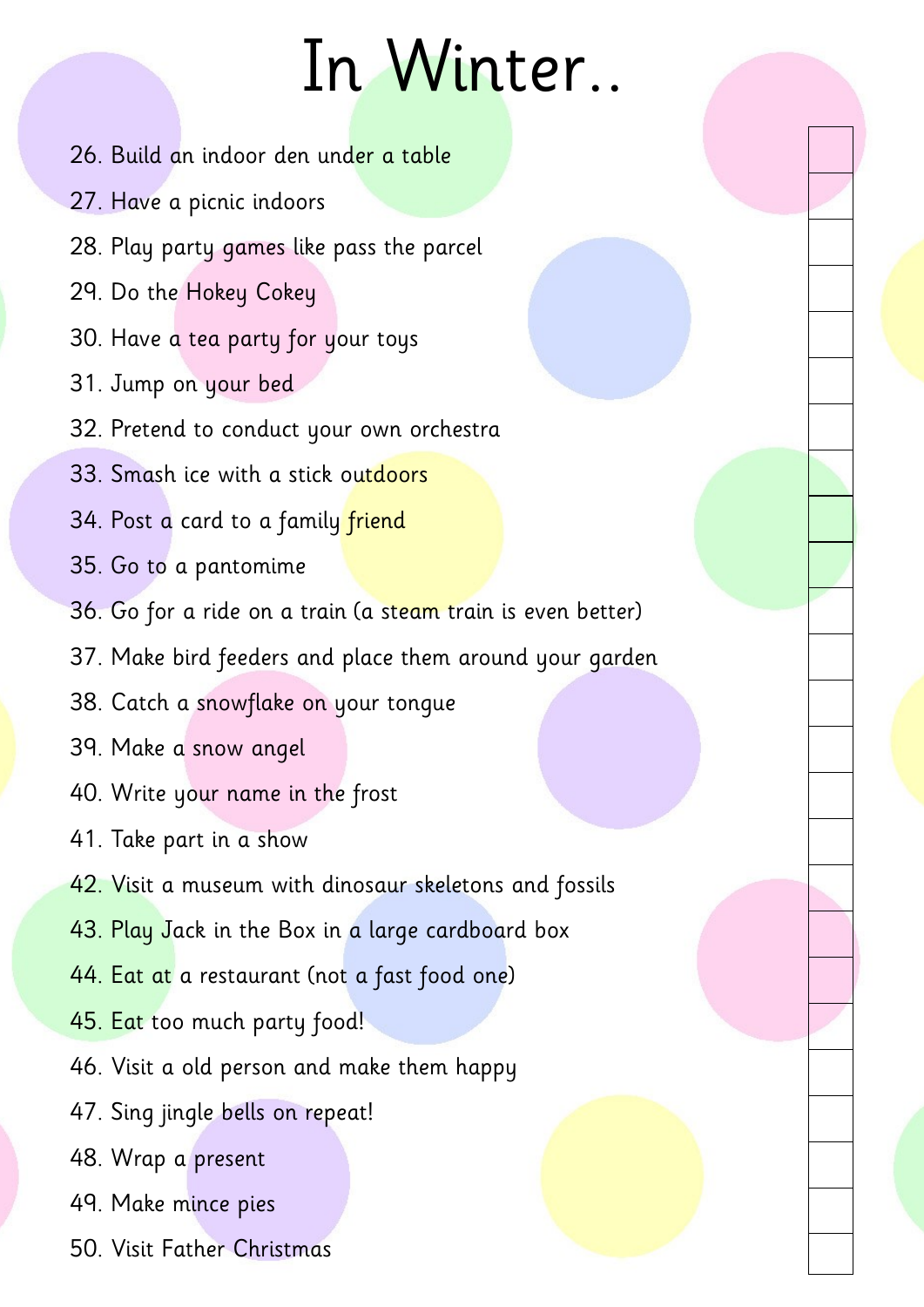## In Spring..

- 51. Stroke a rabbit
- 52. Hop around like a bunny
- 53. Plant a seed and watch it grow
- 54. Roll down a grassy hill
- 55. Catch rain drops on your tongue
- 56. Visit a 'pick your own' farm
- 57. Eat jelly and ice cream
- 58. Enter a competition
- 59. Make a rope swing in a tree with a tyre or large stick as the seat
- 60. Make a wish with a dandelion
- 61. Find a fairy door in your house or garden
- 62. Grow tomatoes and eat them
- 63. Make perfume with flower petals and bottles
- 64. Bottle feed lambs
- 65. Use a magnifying glass
- 66. Take a selfie through a toilet tube and pretend you're the moon
- 67. Go on an Easter egg hunt
- 68. Bake buns and lick the bowl
- 69. Explore your garden looking for mini-beasts
- 70. Roll boiled eggs down a hill
- 71. Hunt for the end of the rainbow
- 72. Dance in the rain
- 73. Make large bubbles with a hoop
- 74. Dress up as your favourite book character
- 75.Plant and then dig for potatoes